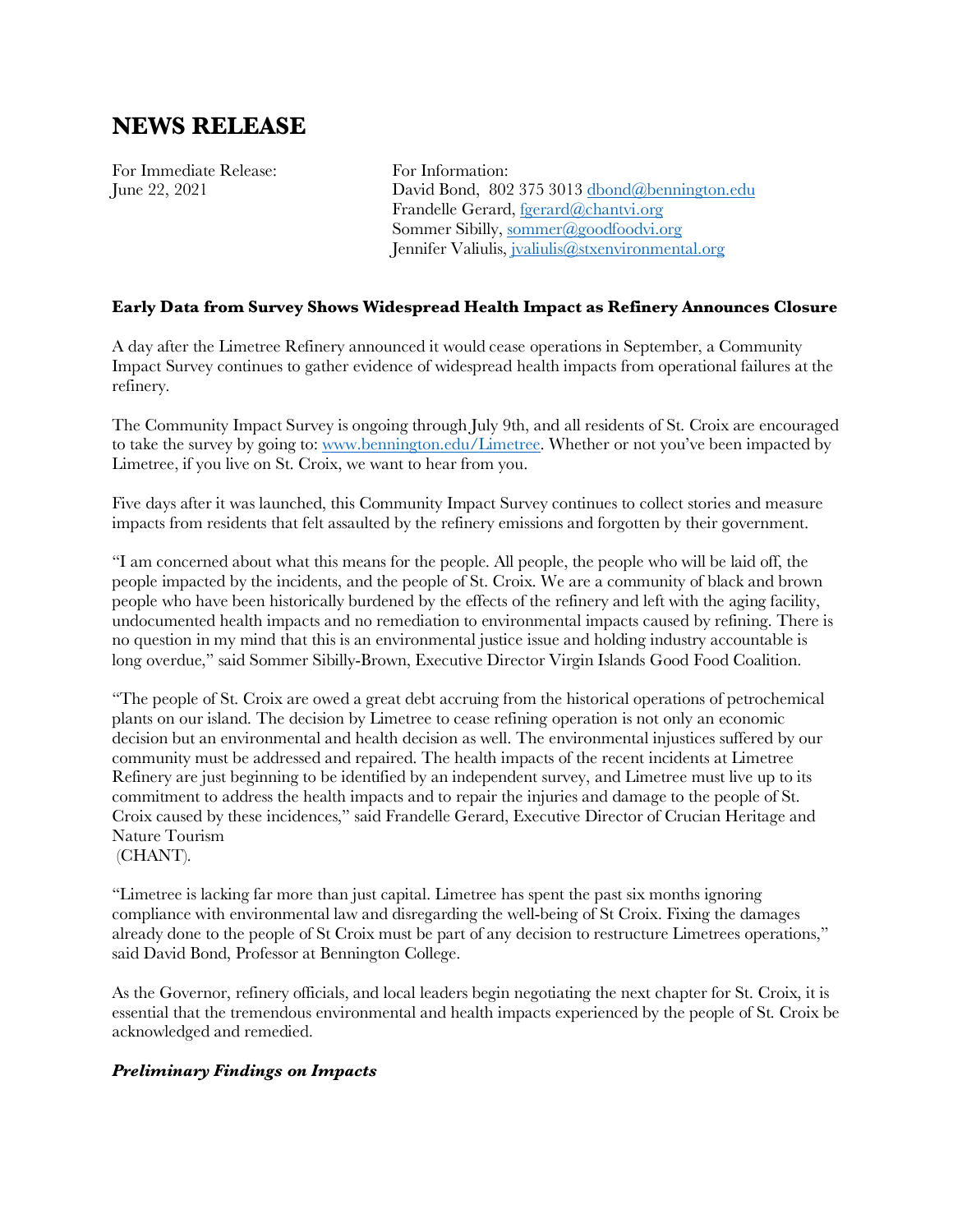In only a few days, this Community Impact Survey has collected overwhelming evidence of broad environmental and health impacts in the neighborhoods adjacent and downwind of the Limetree Refinery on St. Croix.

Talking with residents outside major grocery stores and in impacted neighborhoods over the past five days, we've been horrified by what we are learning. Hundreds if not thousands of families were severely impacted by Limetree's unchecked and unmonitored emissions. Many individuals have yet to receive any assistance, despite desperate and repeated calls to the refinery, to local government, and to EPA.

Among the citizens we've spoken to there is a widespread sentiment: these Black and Brown communities feel under assault by Limetree's environmental negligence and abandoned by government agencies tasked with protecting their health.

We have collected stories of children falling out of bed in the dead of night, choking and unable to breathe. We have heard from parents that smelled petrochemicals and thinking they left the stove on, stood up only to pass out and fall flat on the floor. We've gathered stories of people debilitated by fumes so thick they appeared as a fog, inside their homes. We've heard from workers unable to continue working outdoors as petrochemical fumes overwhelmed their jobsite. We've also heard about ER rooms so full of people sickened by emissions that the wait for medical assistance stretched into the next day.

Hundreds of people on the West End of St. Croix struggled to breathe on a near daily basis in late April and early May. Many continued to smell noxious gases weeks after EPA shut the refinery down.

During some flaring and emissions episodes at the Limetree Refinery, a picture is coming into focus of entire neighborhoods stricken with severe headaches and vomiting.

Many people we've spoken to in Whim, Concordia, Whites Bay, Smithfield, Wheel of Fortune, and La Grange found an oily film on their gardens, their cars, their roofs, and in their drinking water cisterns after emission episodes at Limetree. The oily residue, which smelled of petrochemicals, killed vegetable gardens, fruit trees, and other plants. For many residents, the chemicals that were emitted remain in their drinking water cisterns as no one has come to help them clean-up, despite multiple calls to the refinery and the local government. Contaminated cisterns, the primary source of potable water, are still being used by some residents on St. Croix for bathing, cooking, and drinking water.

For those with underlying respiratory issues like asthma or lung cancer, it was even worse. Some have shared stories of gasping for breath as their throats burned with asphyxiating sulphurous emissions, terrified they would not make it to the phone to call for help.

"Since this facility's restart, fumes and flares and other incidents have jeopardized the health and wellbeing of the St. Croix community. If refining does resume at any point, our government leadership must ensure that this facility is in full compliance with environmental laws, robust pollution monitoring, and all available protections in place for the health and safety of the community that has long suffered the burdens of environmental injustice," said Jennifer Valiulis, Executive Director of the St. Croix Environmental Association (SEA).

"The Limetree Refinery's operational failures have assailed poor communities of color on St Croix for the past six months. The people of St Croix have witnessed their homes, their gardens, and their bodies drenched in petrochemical rain and asphyxiating sulpherpus emissions on a near daily basis. For weeks on end. This would not happen anywhere else in the US. And yet St Croix is part of the US. The colonial truth of environmental racism and the substantive remediation owed the people of St Croix cannot be deferred in the decision to restructure Limetree," said David Bond, Professor at Bennington College.